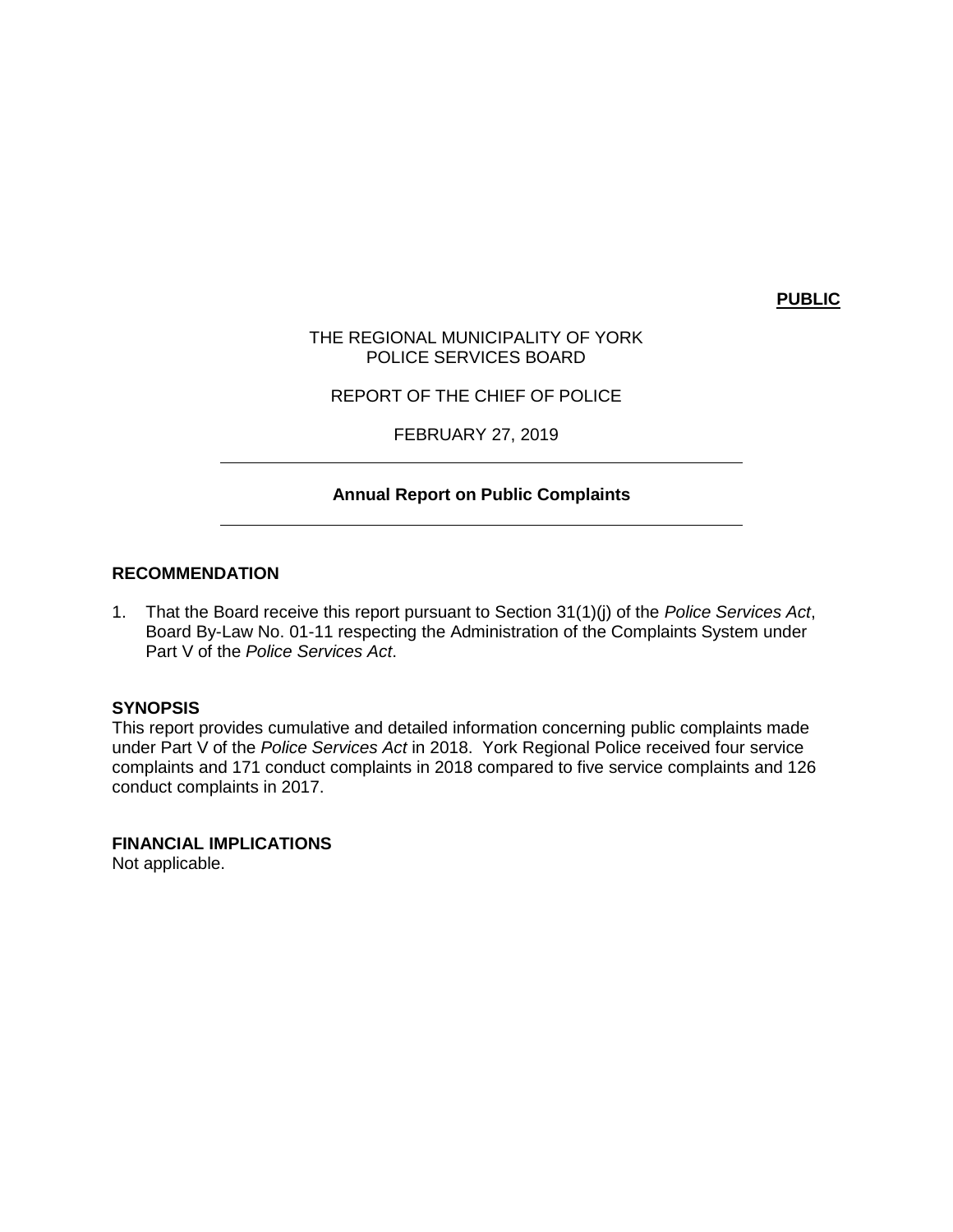## **BACKGROUND**

Section 31(1)(j) of the Police Services Act (PSA) requires the Board to review my administration of the public complaints system under Part V of the PSA and receive regular reports from me on the administration of the complaints system.

In accordance with Board By-Law No. 01-11, I am required to provide semi-annual reports to the Board that include cumulative and detailed information and comparative data from the preceding calendar year. The first report each year summarizes the yearly complaints, including an analysis of frequency, nature and substance of policy and conduct complaints and whether the analysis indicates the need for training or additional resources. In accordance with Section 31(b) of the Adequacy and Effectiveness of Police Services Regulation, the information contained in this report will be included in the 2018 Annual Report.

### **Policy and Service Complaints**

In accordance with section 61(2) of the *PSA*, complaints about the policies of or services provided by York Regional Police are referred by the Office of the Independent Police Review Director (OIPRD) to me to be dealt with. Under section 63 of the *PSA*, I am required to take any action, or no action, in response to the complaints as I consider appropriate. Of the four services complaints referred to me by the OIPRD in 2018, one was subsequently withdrawn by the complainant while one complaint is still pending with the OIPRD as of the date of this report. The following two service complaints were investigated, reviewed and no action was taken in response to either complaint:

1. In August 2017, C.G. obtained a criminal record check from another police service that indicated he had a criminal conviction for failing to appear in court in Newmarket in 2013. C.G. went to the Newmarket Courthouse and was mistakenly advised by a court clerk that the charge had been withdrawn. C.G. then attended York Regional Police 5 District Headquarters and ultimately spoke with a supervisor from the Criminal Records Unit in an effort to have the conviction removed from his record. An investigation revealed that C.G. had been convicted of failing to appear in court contrary to section 145(2)(b) of the *Criminal Code* for which he received a suspended sentence and probation. A copy of the probation order was obtained from the probation office and provided to C.G.

On March 13, 2018, C.G. filed a complaint with the OIPRD since his criminal record check still included a criminal conviction for an offence that the court clerk assured him had been withdrawn. On April 23, 2018, the complaint was forwarded to me to be dealt with and I assigned the Professional Standards Bureau (PSB) to investigate the circumstances surrounding C.G.'s complaint. The PSB investigation confirmed that C.G.'s record of conviction was correct. On June 22, 2018, C.G. was advised that no further action was being taken in response to his complaint. On July 17, 2018, C.G. requested that the Board review my decision. The matter was reviewed by the Board on September 26, 2018 and no action was taken by the Board in response to the complaint.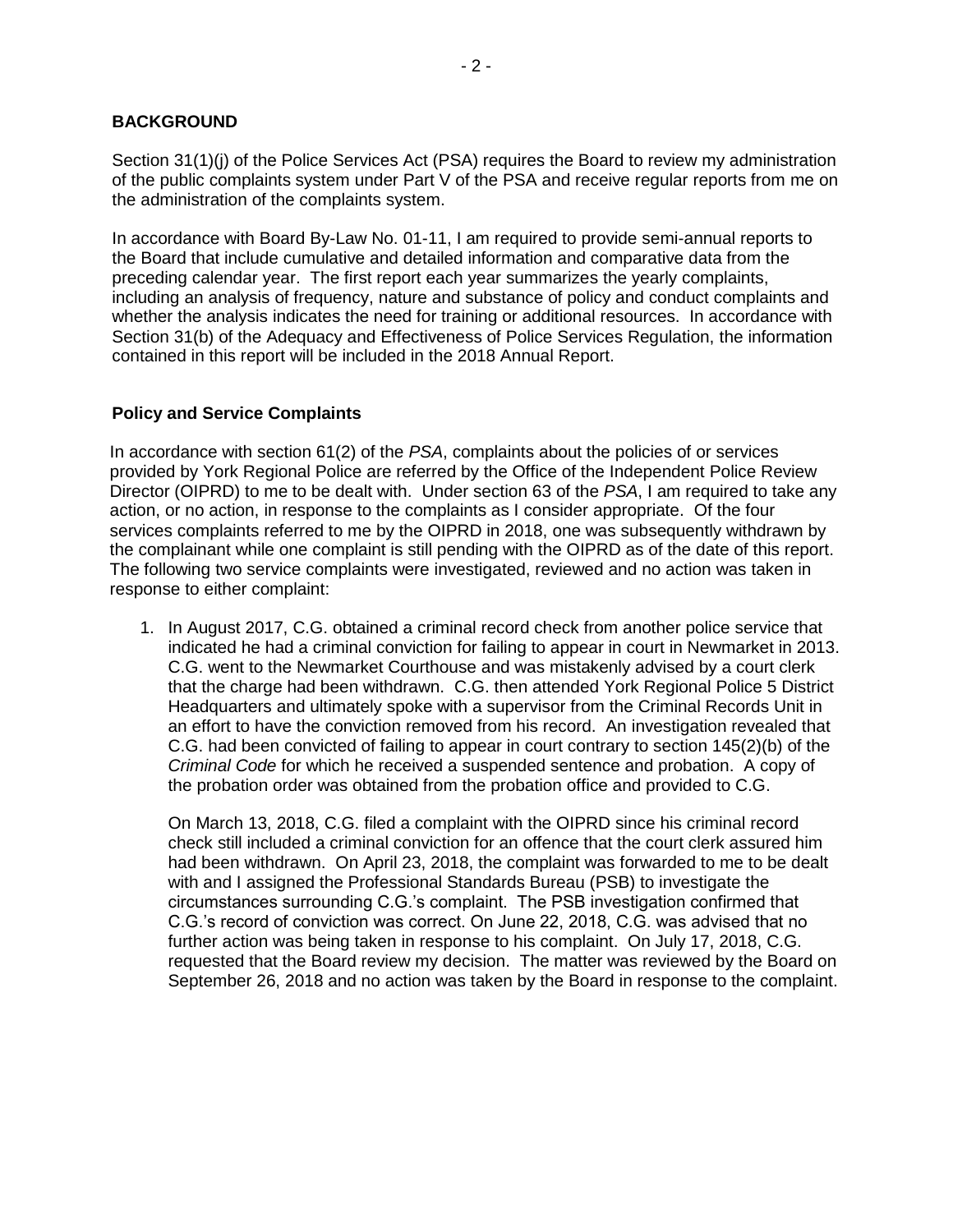2. N.A. was arrested on June 5, 2018 for uttering threats against his common-law wife and their three children. On August 6, 2018, N.A. called York Regional Police to assist him with retrieving personal property from his former residence. Officers attended the residence and contacted N.A.'s estranged common law spouse. She advised that she was away on vacation and would return on August 16, 2018. Officers informed N.A. that he would have to call York Regional Police again to make arrangements to retrieve his personal property on August 16.

N.A. filed a complaint with the OIPRD on August 16, 2018 and alleged that York Regional Police failed to assist him with obtaining his personal property. According to N.A.'s complaint, he called York Regional Police on August 16, 2018 to request assistance in retrieving his personal property. However, he was told that the police could not assist him because they had no way of communicating with his estranged wife. OIPRD forwarded the complaint to me to be dealt with and I assigned it to PSB to be investigated. N.A. would not speak with the PSB investigators and his complaint lacked any details concerning the telephone number he called or with whom he spoke. PSB was unable to find any record of a call for service on August 16, 2018 relating to the complainant. On January 16, 2019, correspondence was sent to N.A. advising him that no further action was being taken in response to his complaint.

# **Conduct Complaints**

Pursuant to section 61(5) of the *PSA*, the OIPRD may refer a complaint about the conduct of a York Regional Police officer to me or to the chief of police of another police service to be investigated or the OIPRD may retain the complaint for investigation. If, at the conclusion of the investigation and on review of the written report, I am of the opinion that there was misconduct or unsatisfactory work performance that was not of a serious nature, I may resolve the matter informally with the consent of the officer and the complainant. I am required to hold a hearing into the matter if the alleged misconduct is serious. The Independent Police Review Director may also direct the holding of a hearing if he is of the opinion that the alleged misconduct is serous.

The failure to follow police procedures was the most common category of public complaints received in 2018. Other common complaints included allegations of verbal incivility, misuse of authority and physical assault.

In 2018, York Regional Police received 171 public complaints compared to 126 in 2017 and 137 in 2016. This represents a 7 percent increase in public complaints from 2017. The percentage of complaints being screened in by the OIPRD remains consistent with previous years. In 2018, 47 percent of complaints were screened in while, in 2017, 51 percent were accepted. Screened in complaints have ranged between 44-52% in the last 5 years.

As the attached chart indicates, 84 public complaints were investigated with one resulting in disciplinary action against the officer. 11 complaints were informally resolved, 25 were withdrawn and 26 were determined to be unsubstantiated. 17 complaints were still under investigation as of December 31, 2018. 87 complaints were not accepted by the OIPRD